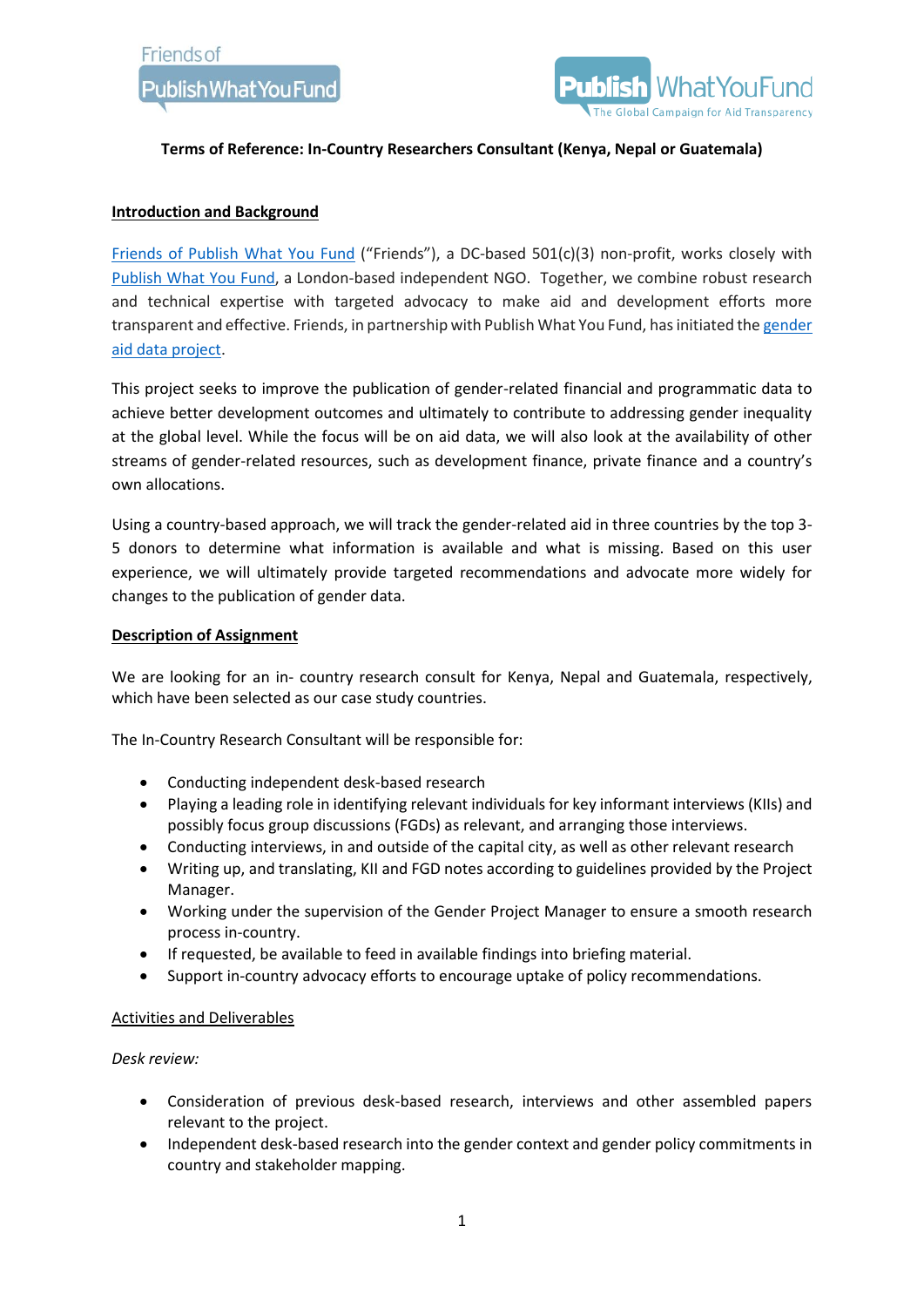## **Friends of**

## Publish What You Fund

# he Global Campaign for Aid Transparency

• Work with the Project Manager and Project Assistant to finalise a methodology which includes key informant interviews and focus group discussion research questions and key concepts, to assess the effectiveness of gender aid funding which can be coherently applied to all focus countries.

## *Research:*

- Assist in preparations to ensure a smooth launch of the programme of in-country research; planned to begin in September 2020.
- Implement the agreed methodology, remain on course to hit targets and deadlines and produce satisfactory outcomes.
- Identify interview targets, arrange the interviews and  $-$  if necessary  $-$  conduct follow up interviews. Interviews should include a range of actors, including representatives from: government, civil society, donors, aid implementing organisations and CSO's. Interviews should be conducted inside and outside of the capital.
- If considered necessary, conduct and hold FGDs.
- Work with the Project Manager to remedy any issues that arise during the duration of the programme of in-country research.
- In conjunction with the project team, to help prepare research validation interviews with incountry research participants.

## *Production of materials:*

- To produce English, usable write-ups of every interview these may take the form of transcripts or notes, with recordings, as agreed with the Project Manager beforehand, in accordance with the guidance provided.
- To input into the production of briefing and communications material, potentially before the deadline for final reports. The final report will be targeted at the following audiences:
	- o Key donors for each case study country
	- o Members of government and civil society within the case study country
- To review and comment on any subsequent revisions by the project team of the final draft report.

## *Advocacy*

- To support follow up advocacy efforts in country with stakeholders, by arranging engagement sessions such as roundtable discussions as agreed with the Project Manager.
- Support in arranging follow up validation interviews with in-country stakeholders.
- To support communications outputs such as blog posts

## *Other:*

• The In-Country researcher must be in regular contact with the Project Manager and Project Assistant, and available for at least a weekly call with the Project Manager throughout the assignment.